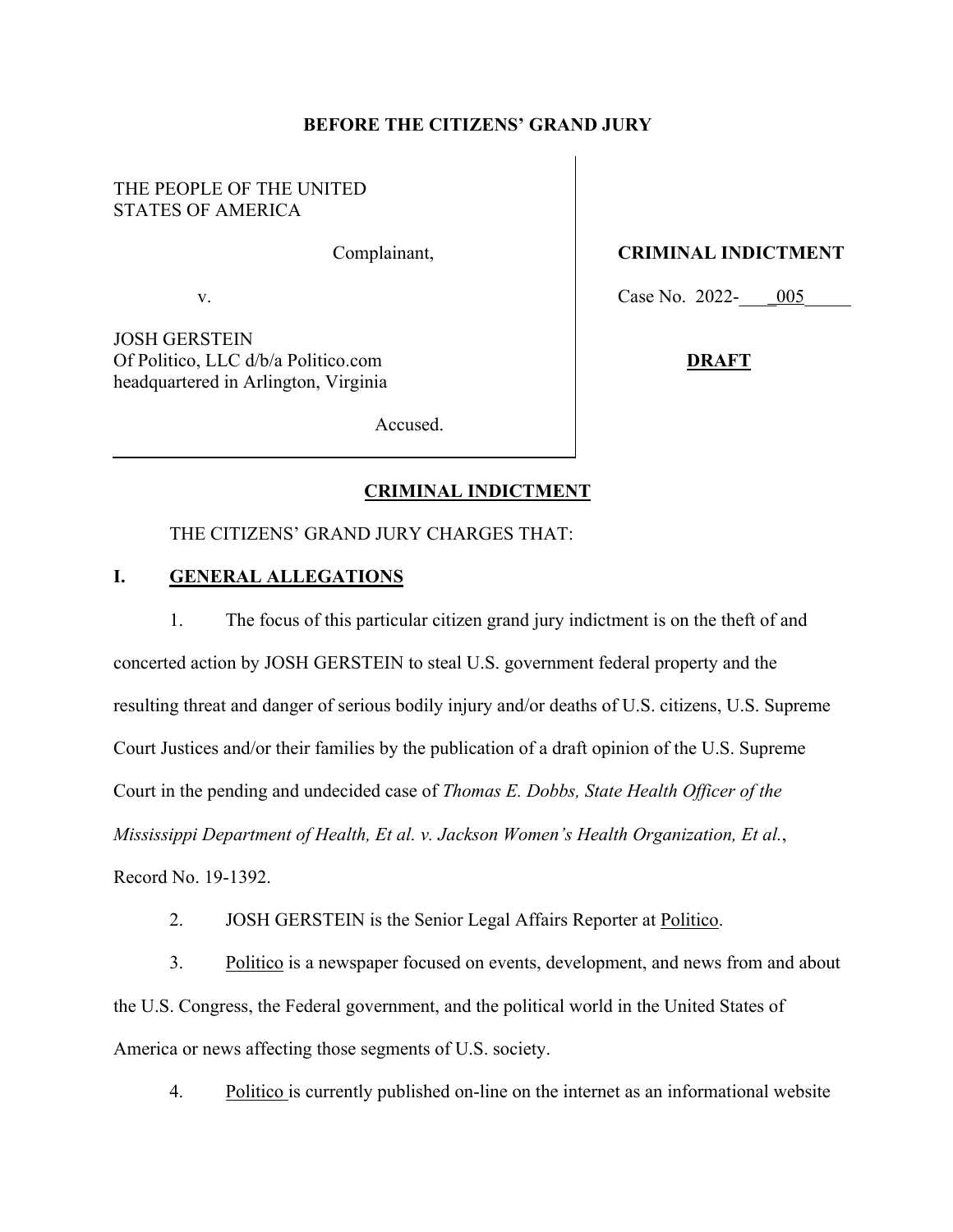or news magazine website.

5. Politico is a publication of Politico, LLC. See: https://www.politico.com/termsof-service

6. On or about May 2, 2022, JOSH GERSTEIN with ALEXANDER WARD published a news article which included and was written about and around a "1<sup>st</sup> draft" of a purported decisional "opinion" of the U.S. Supreme Court written by Justice Samuel Alito. *See,*  Josh Gerstein and Alexander Ward, "Supreme Court has voted to overturn abortion rights, draft opinion shows," Politico, May 2, 2022, updated May 3, 2022, accessible at:

https://www.politico.com/news/2022/05/02/supreme-court-abortion-draft-opinion-00029473

7. Interestingly, upon the publication of the JOSH GERSTEIN article, before anyone had read it yet, Politico published the article with a photograph of (past) demonstrations outside the U.S. Supreme Court at the top of the article.

8. Thus, JOSH GERSTEIN knew and intended that his theft and publication of the draft U.S. Supreme Court opinion would spark political outrage and demonstrations, if not mayhem, assault, battery and even death at and/or concerning the U.S. Supreme Court by supporters of abortion. Predictably, on or about June 8, 2022, a person appeared at the home of Justice Brett Kavanaugh with a gun intending to murder him as an apparent result of JOSH GERSTEIN'S theft and release of the draft majority U.S. Supreme Court opinion purportedly reversing Roe v. Wade. This was the logical result of and a reasonably foreseeable criminal act as caused by the illegal acts of JOSH GERSTEIN as set forth herein.

9. The Politico article provided by an internet hyper-link the complete text of the document at https://www.documentcloud.org/documents/21835435-scotus-initial-draft

10. The document stolen and published by JOSH GERSTEIN includes the notation at

2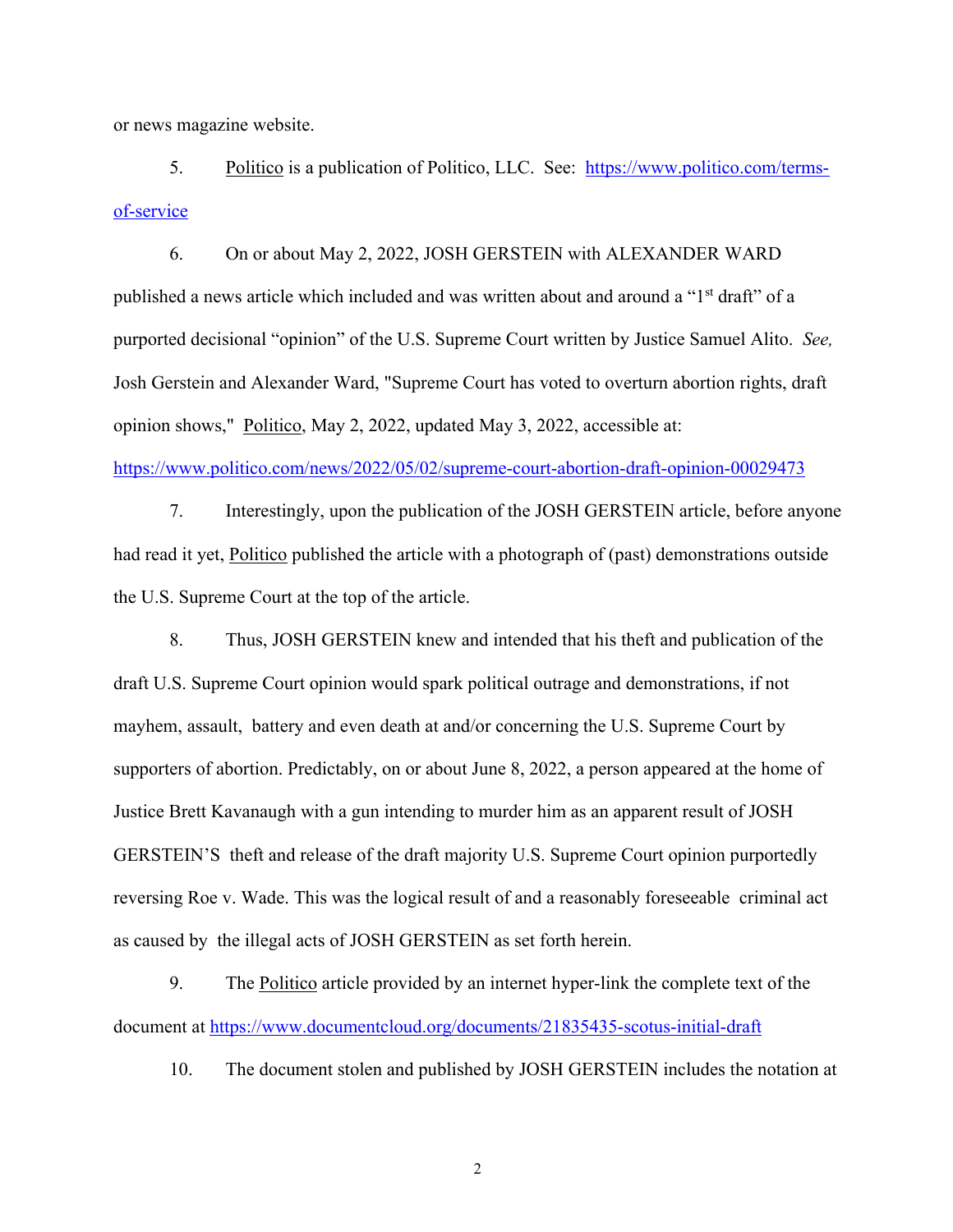the top " $1<sup>st</sup>$  Draft" and is dated "February  $2022$ " in the caption.

11. The document stolen and published by JOSH GERSTEIN declares that it is written by Justice Samuel Alito as presenting the opinion of the U.S. Supreme Court.

12. The document stolen and published by JOSH GERSTEIN included a routing stamp circulating the draft opinion to the other U.S. Supreme Court Justices, bearing the circulation date of February 10, 2022.

13. The document posted by Politico included JOSH GERSTEIN's notations by highlighting certain portions of the draft opinion with a box and dull yellow background color.

14. The document posted and widely disseminated by Politico did not include any dissenting opinions or concurring opinions from other U.S. Supreme Court Justices nor customary references in the body of the main opinion to the analyses of dissenting opinions.

15. Thus, the document indicates that it is not the final or formal opinion of the U.S. Supreme Court which includes a formal package of all of the dissenting and concurring opinions of various Justices and in the majority opinion typically refers to and discusses points raised by the dissenting opinions.

16. In the article, JOSH GERSTEIN demonstrated his awareness of and intention for the impact of his actions by writing with his co-author:

> No draft decision in the modern history of the court has been disclosed publicly while a case was still pending. The unprecedented revelation is bound to intensify the debate over what was already the most controversial case on the docket this term.

#### *Id.*

17. And JOSH GERSTEIN further explained and revealed that his acquisition of the draft opinion was accompanied by his discussions with the source of the document, not merely

3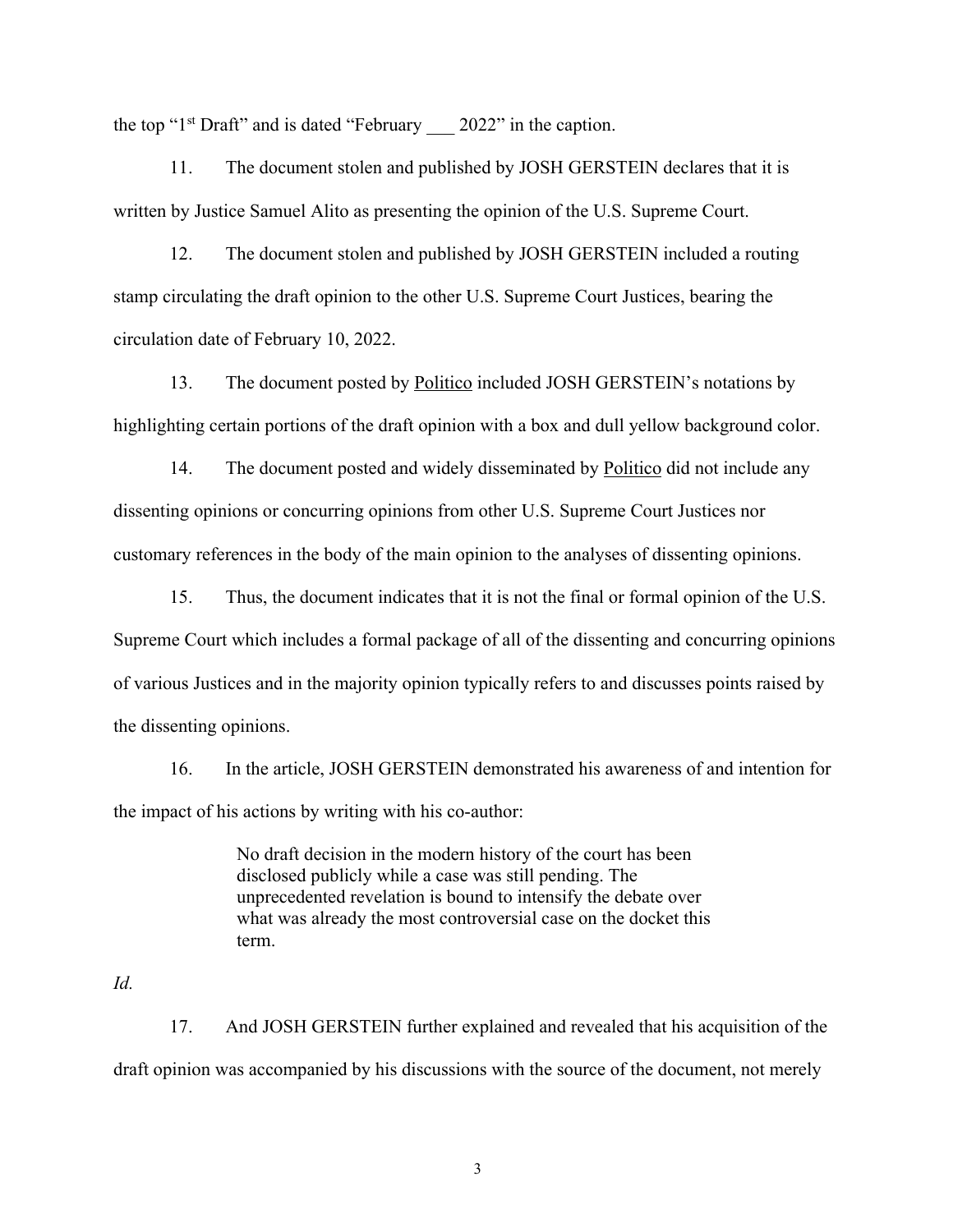acquisition of the document itself:

A person familiar with the court's deliberations said that four of the other Republican-appointed justices — Clarence Thomas, Neil Gorsuch, Brett Kavanaugh and Amy Coney Barrett — had voted with Alito in the conference held among the justices after hearing oral arguments in December, and that line-up remains unchanged as of this week.

The three Democratic-appointed justices — Stephen Breyer, Sonia Sotomayor and Elena Kagan — are working on one or more dissents, according to the person. How Chief Justice John Roberts will ultimately vote, and whether he will join an already written opinion or draft his own, is unclear.

The document, labeled as a first draft of the majority opinion, includes a notation that it was circulated among the justices on Feb. 10. If the Alito draft is adopted, it would rule in favor of Mississippi in the closely watched case over that state's attempt to ban most abortions after 15 weeks of pregnancy.

18. Therefore, JOSH GERSTEIN announces and concedes that he had extensive

discussions with the source of the document, and he was not merely a passive recipient of a

document alone.

19. Writing about his own actions and publication, JOSH GERSTEIN further

reported and commented in a follow-up news article:

The disclosure of a draft opinion in a Supreme Court case is a highly unusual occurrence.

Supreme Court historians, former law clerks and other court watchers say they cannot recall a previous instance before Monday's publication of a draft opinion in the Mississippi abortion rights case.

Josh Gerstein, "How rare is a Supreme Court breach? Very rare," Politico, May 2, 2022, accessible at: https://www.politico.com/news/2022/05/02/supreme-court-draft-opinion-00029475

20. And JOSH GERSTEIN further admitted that the purpose of the stolen document

being published was to influence the outcome of the U.S. Supreme Court's final decision in the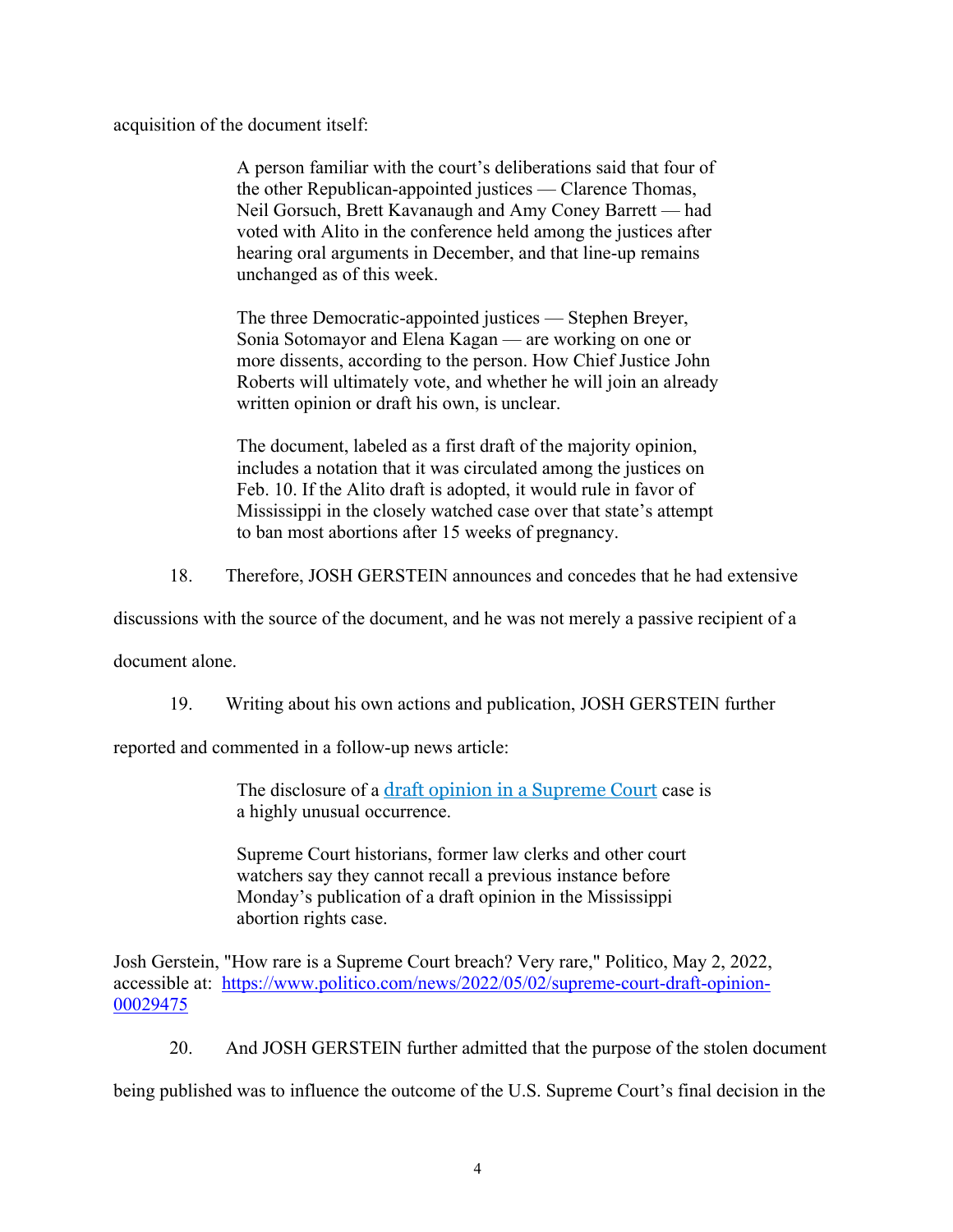#### case.

A Wall Street Journal editorial Wednesday noted alarm about the potential ruling on the left and expressed concern that Roberts might be "trying to turn" one or both of the court's newest justices—Barrett and Kavanaugh—to join an opinion that would uphold the Mississippi law without completely abandoning *Roe*. The Journal editorial led at least one prolific conservative courtwatcher to suspect some sort of leak from the court.

Still, much of what's known about the inner workings of the court has been driven by leaks or perceived leaks from Supreme Court law clerks — the roughly three dozen attorneys who typically do one-year stints reading briefs and helping draft opinions.

## *Id.*

21. At the start of a television interview by JOSH GERSTEIN on the television

network MSNBC with Rachel Maddow, he discusses his and his editors' high degree of

confidence in the source of the leaked information and document, indicating his extensive

conversations with the source. This is not a case where a reporter simply received a document

out of the blue.

Misti Severi, "WATCH: Reporter speaks about breaking story on Supreme Court abortion rights leak," The Washington Examiner, May 2, 2022, updated May 3, 2022, accessible at: https://www.washingtonexaminer.com/policy/courts/watch-reporter-speaks-about-breakingstory-on-supreme-court-leak-on-abortion-rights

22. Illustrating JOSH GERSTEIN's motivations and professional benefit from these

actions, he appeared as a guest on "Meet the Press" on May 8, 2022, to discuss on national

television watched by most of the political class of the country these developments. See

https://www.nbcnews.com/meet-the-press/meet-press-may-8-2022-n1295220

23. Further indicating JOSH GERSTEIN's motives that stealing and publishing the

draft opinion would benefit his partisan political preferences in the upcoming November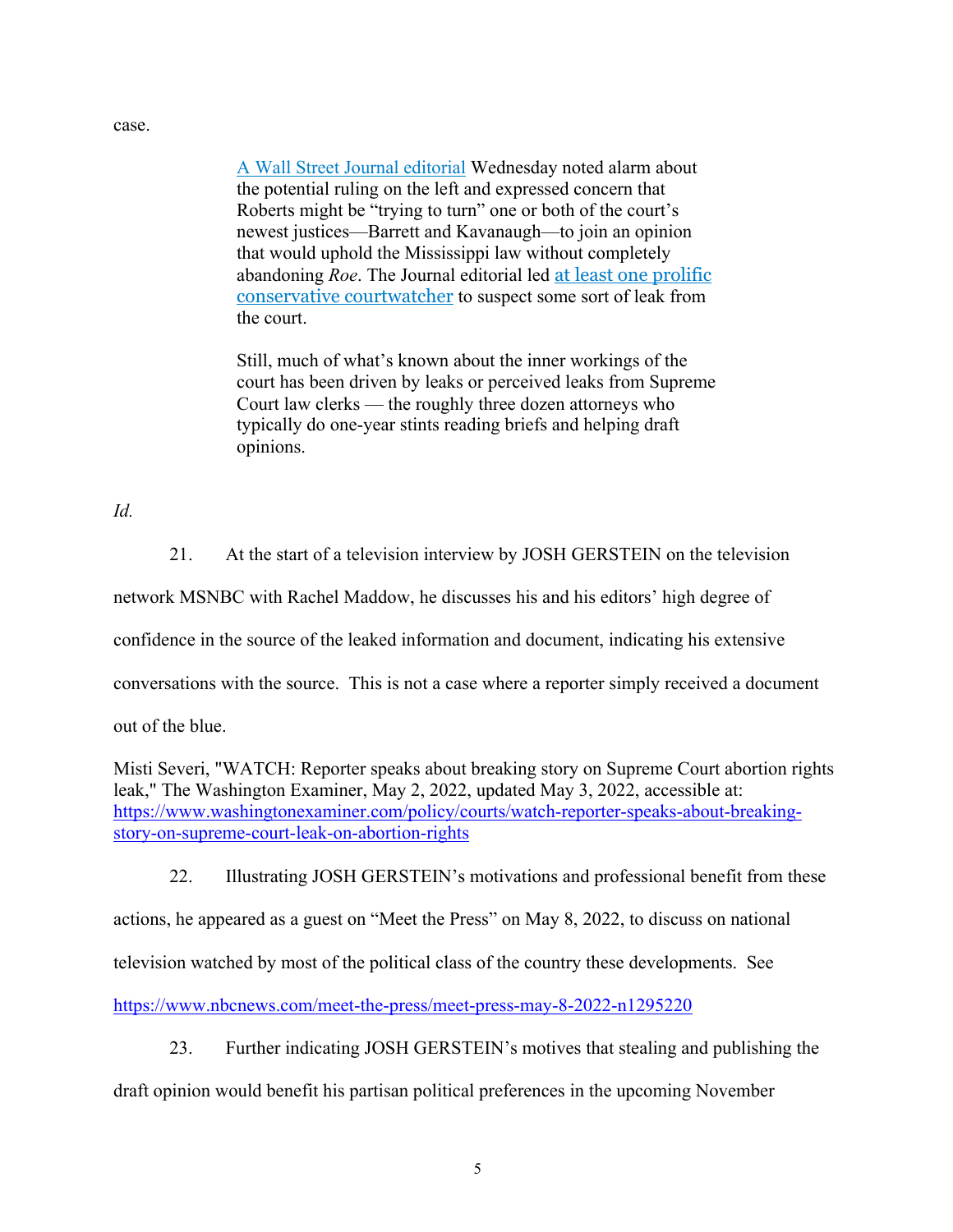elections, he stated on "Meet the Press"--

#### CHUCK TODD:

You know what he hasn't done, Josh, to keep it sort of in your wheelhouse? He hasn't really commented on the leaked document. You would think he'd say, "Look what my judges did. I told you they'd overturn Roe." And now, maybe he's waiting to make sure it actually happens. But the lack of taking credit, his political antenna to me is telling him this is – he's a little nervous.

### JOSH GERSTEIN:

Yeah, you do wonder if he's seeing some of this polling that clearly other Republicans are seeing, saying that this issue may be a loser for them in the fall. And I also wonder in some of these races where Trump's nomination or his endorsement has made the difference, whether when you get to the general election you're going to see candidates try to do a straddle, sort of like Glenn Youngkin did, right, where he was sort of semiaccepting Trump's energy but didn't quite want to appear with him. Can they maintain that straddle all the way to November or –

*Id.*

#### 24. And at another point in the "Meet the Press" program, JOSH GERSTEIN

underscores his awareness of the dangerous of his actions and the situation he created:

### CHUCK TODD:

\* \* \* Josh, let me start with you. Has it sunk in what this, what your report perhaps has done to the Supreme Court for a generation?

### JOSH GERSTEIN:

Well, it's starting to. I mean, when that large black imposing fence went up around the Court earlier in the week, it certainly indicated that the Court itself now realizes that whatever decision it issues on this is going to have pretty dramatic, momentous implications and probably is likely to anger a number of people on one side or the other.

*Id.*

25. JOSH GERSTEIN has decades of journalistic, legal, and political experience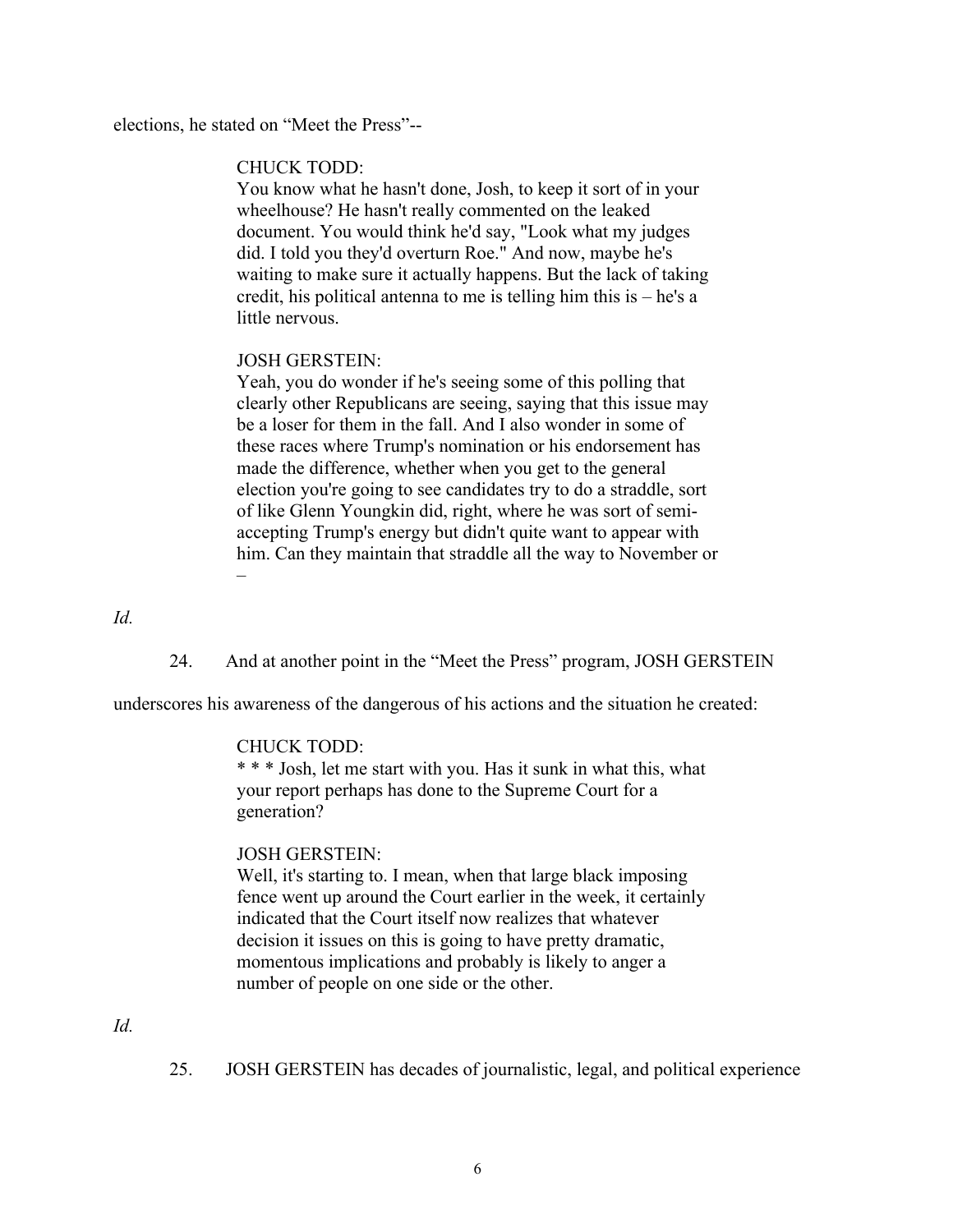sufficient to inform him both of how to enter into a conspiracy and engage in concerted action to illegally obtain the draft U.S. Supreme Court opinion and of the illegality of conspiring in the theft of the government document.

26. Politico publishes on its website along with news articles, news analysis, and opinion columns published by its authors profile information about those authors. See website page: https://www.politico.com/staff/joshgerstein

27. Gerstein's profile page states: "Just before President Barack Obama's inauguration in 2009, Gerstein joined **Politico** as a White House reporter, returning to a beat he covered as a White House correspondent for ABC News. At ABC, he reported on President Bill Clinton's impeachment and President George W. Bush's response to the terrorist attacks of Sept. 11, 2001."

## https://www.politico.com/staff/joshgerstein

### 28. Moreover,

He's also an expert on the Freedom of Information Act and has pursued several such cases, seeking details about alleged abuse of detainees at Guantanamo and the government's handling of leaks of classified information.

## *Id.*

# 29. And:

Gerstein covers the intersection of law and politics, including Special Counsel Robert Mueller's investigation of President Donald Trump and his associates, as well as ensuing counterinvestigations into the origins of the FBI's initial inquiry into the Trump-Russia saga.

While not a lawyer, Gerstein's spent more time in courtrooms and more time reading legal pleadings than many members of the bar.

For more than a decade, he has taken POLITICO readers inside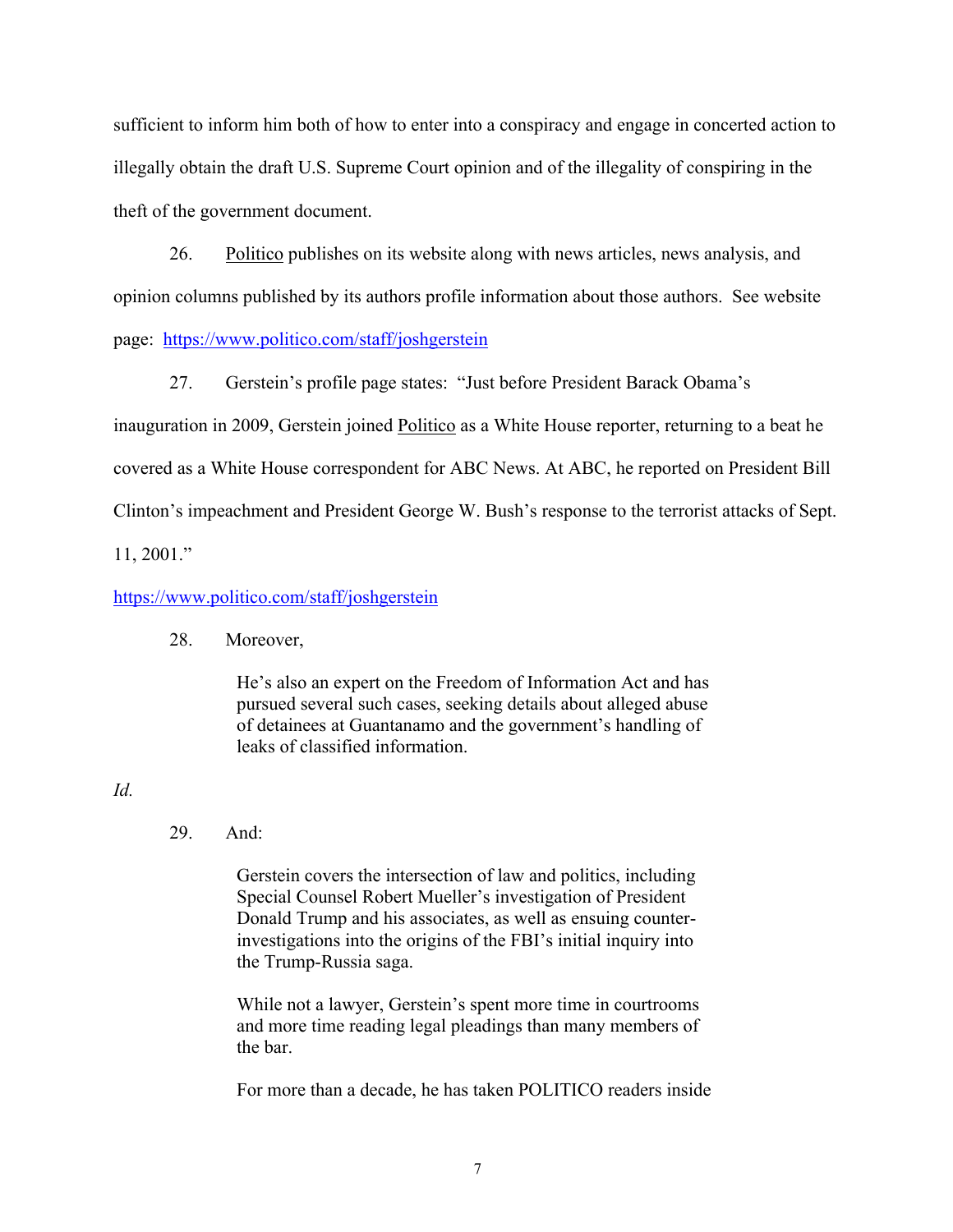the most celebrated political trials of our era, involving figures like former Sen. John Edwards (D-N.C.), former White House counsel Greg Craig, longtime Trump confidant Roger Stone and former Trump campaign manager Paul Manafort.

Gerstein served as a contributor to MSNBC for several of those trials. In addition, his reporting and legal analysis has been featured in outlets such as National Public Radio, CNN, Fox News Al Jazeera, the New York Times and the New Republic.

Gerstein also reports on the Justice Department and legal controversies, including Supreme Court showdowns over samesex marriage and Obamacare, all of the recent Supreme Court nominations, criminal justice reform and battles over executive privilege.

### *Id.*

### 30. Moreover:

Gerstein began his journalism career in 1991 when he joined CNN's Special Assignment Unit as a researcher and associate producer, according to his LinkedIn page. He stayed with CNN for about three years, and then joined ABC as an investigative reporter and producer in 1995, his profile says. The majority of his career was spent in Washington, DC.

Gerstein held several positions with ABC, where he worked for about eight years, his profile says. He covered Senator Bob Dole's presidential campaign "from start to finish" as a presidential campaign reporter, he wrote on his LinkedIn page.

He then took on a role as a White House reporter for about two years, followed by another two years as a White House correspondent.

He worked in Beijing for about 1 1/2 years as a correspondent for ABC. His Politico profile says that as a Beijing correspondent, he was "reporting from the deserted streets of China's capital during the SARS crisis, on threats to U.S. diplomats in Pakistan and from Afghanistan on the families of Guantanamo prisoners."

He then spent almost five years working for the New York Sun based in the San Francisco Bay Area, his LinkedIn page says.

"From 2003 to 2008, Gerstein was based in northern California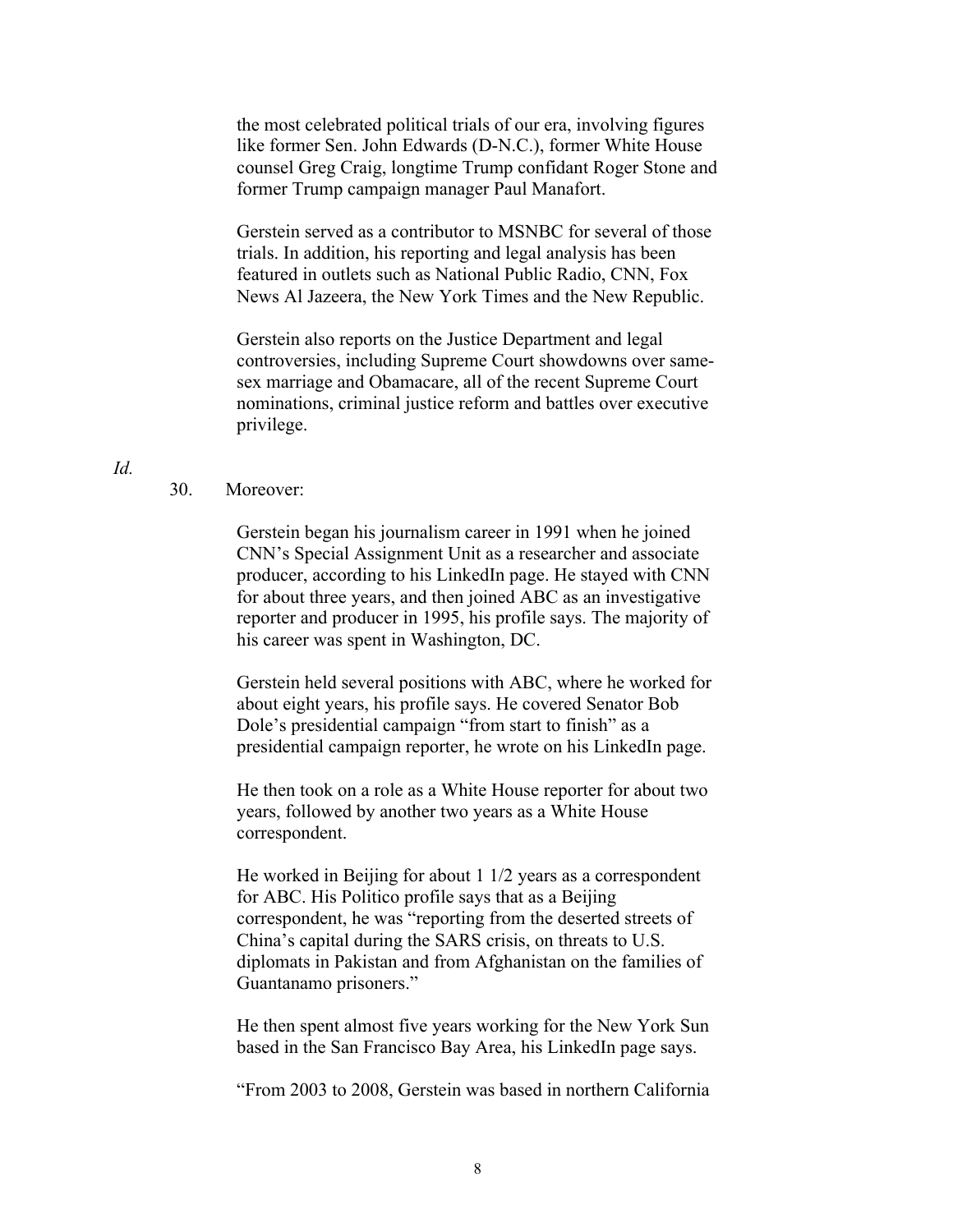as a national reporter for the New York Sun, covering such stories as Arnold Schwarzenegger's unorthodox gubernatorial bid and the ins and outs of two presidential elections," his Politico profile says.

Alyssa Choiniere, "Josh Gerstein: 5 Fast Facts You Need to Know," Heavy, Updated May 3, 2022, accessible at: https://heavy.com/news/josh-gerstein/

31. Moreover, in 2003, when he married, he was the Beijing correspondent for ABC

News.

*See,* WEDDINGS/CELEBRATIONS; June Shih, Josh Gerstein, The New York Times, August 3, 2003, accessible at: https://www.nytimes.com/2003/08/03/style/weddings-celebrations-juneshih-josh-gerstein.html

32. From 1995 to 2000, his wife June Shih, was a speechwriter for President Bill

Clinton and Hillary Rodham Clinton and later was the chief speechwriter for Mrs. Clinton's

senatorial campaign.

*Id.*

33. Furthermore, also indicating the political motivations and JOSH GERSTEIN's

knowledge of both the wrongfulness and the dangerousness of his actions, his wife's long-time

political, legal, and international knowledge and connections would inform his understanding

and his motivations.

Today, Shih is the director of University Communications for NYU Shanghai, according to her NYU profile. Her personal website describes her as a speechwriter, policy consultant and journalist.

"June Shih is a writer and lawyer with more than 20 years' experience in public policy, communications, and speechwriting," her website says. "In 1994, she began her career as a cops and courts reporter for a Florida newspaper, but left after a year to assist then-First Lady Hillary Rodham Clinton with her syndicated newspaper column and speeches."

*See,* Alyssa Choiniere at Heavy, infra.

34.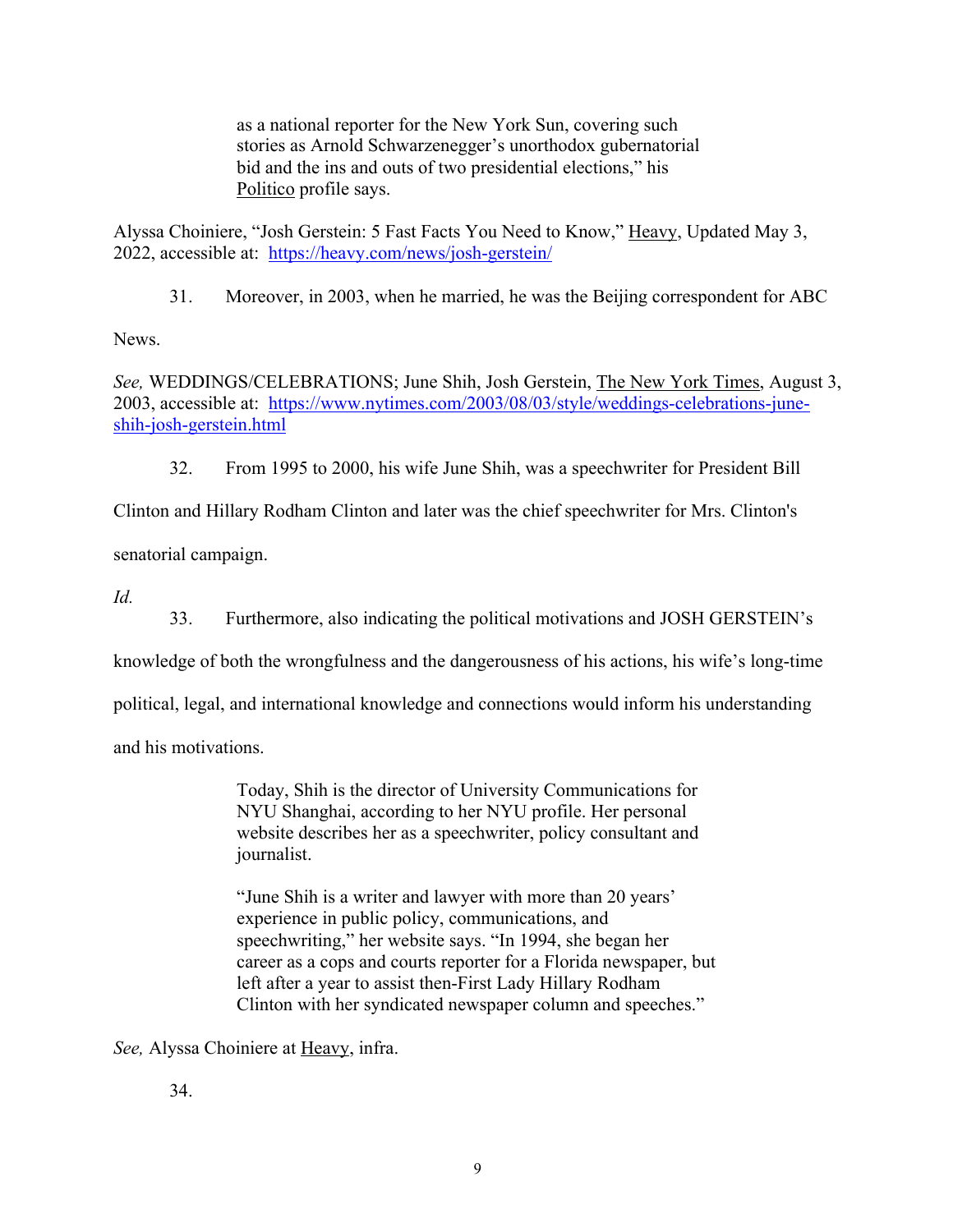### **II. CAUSES OF ACTION**

#### **COUNT ONE**

#### *Receiving Government Property and Secrets*

35. The previous allegations of the entirety of this Indictment are repeated and realleged as incorporated herein with the same force and effect as if fully set forth herein.

36. A journalist, like any other citizen, may not participate in the theft of the stolen documents or information, whether classified or private or trade secrets or the like, including a journalist may not entice, encourage, arrange, or conspire in the theft of the documents or information.

37. The U.S. Supreme Court treats drafts of legal decisions as among confidential information and documents, including as pre-decisional governmental documents protected by the governmental deliberative process privilege and under the laws similar to trade secrets and proprietary information.

38. Judicial clerks who assist U.S. Supreme Court Justices must sign contracts and pledges of confidentiality that include the confidentiality of such drafts, among many other confidential information.

39. 18 U.S.C. 641 criminalizes this conduct;

Whoever embezzles, steals, purloins, or knowingly converts to his use or the use of another, or without authority, sells, conveys or disposes of any record, voucher, money, or thing of value of the United States or of any department or agency thereof, or any property made or being made under contract for the United States or any department or agency thereof; or

Whoever receives, conceals, or retains the same with intent to convert it to his use or gain, knowing it to have been embezzled, stolen, purloined or converted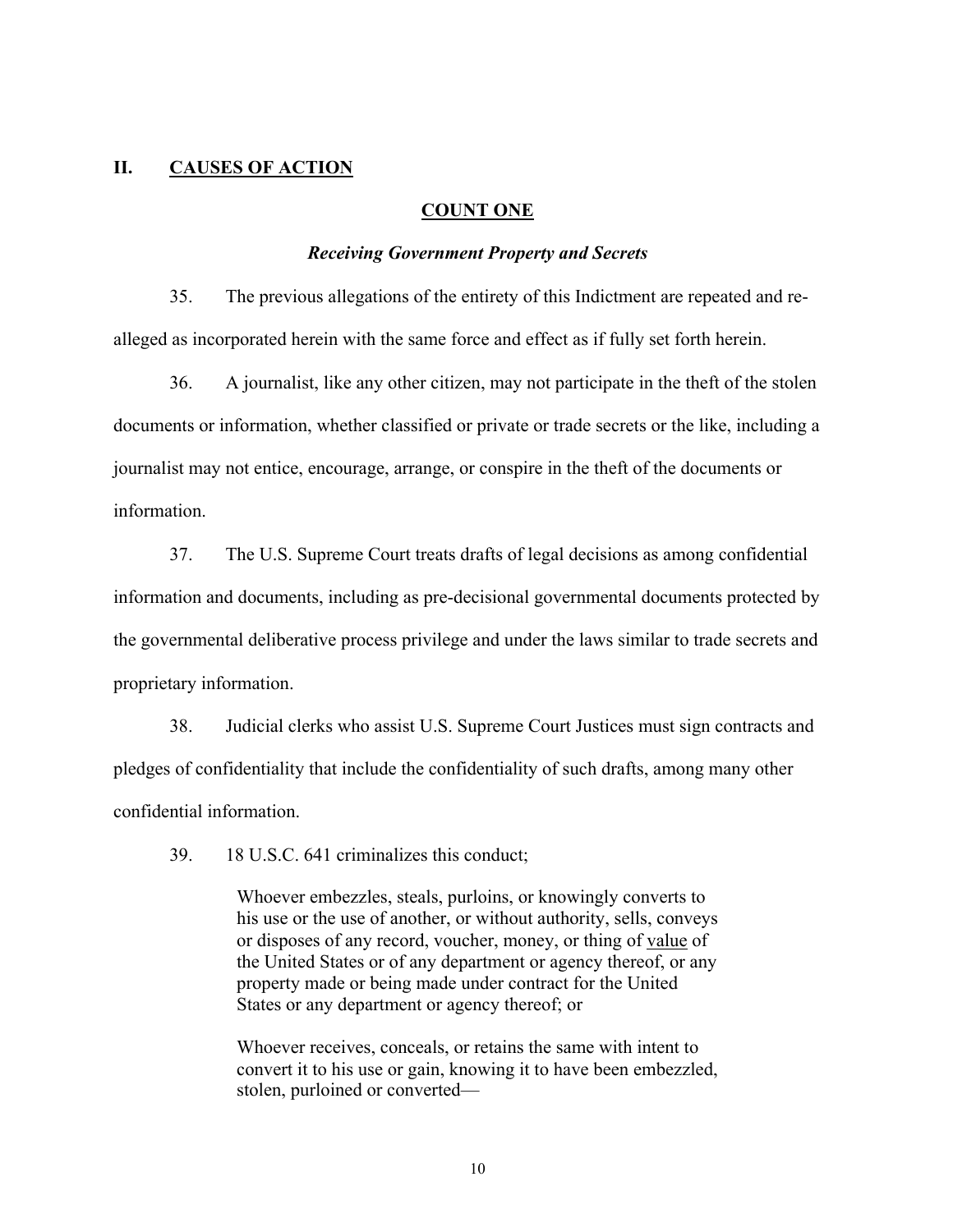Shall be fined under this title or imprisoned not more than ten years, or both; but if the value of such property in the aggregate, combining amounts from all the counts for which the defendant is convicted in a single case, does not exceed the sum of \$1,000, he shall be fined under this title or imprisoned not more than one year, or both.

The word "value" means face, par, or market value, or cost price, either wholesale or retail, whichever is greater.

40. The U.S. Court of Appeals for the District of Columbia Circuit has held that information can be a thing of value under 18 USC 641. *See United States v. Collins*, 56 F.3d 1416 (D.C. Cir. 1995). *See also,* Jessica Lutkenhaus, "Note: Prosecuting Leakers the Easy Way: 18 U.S.C. § 641," Columbia Law Review, Vol. 114:1167, accessible at: https://t.co/38NqibcCSJ. *See, also,* Chinwe Chukwuogo, "[News] The Clerk, The Thief, His Life As A Baker: Visiting Judge Tells Story of 1919 Supreme Court Leak," University of Chicago Law School, July 20, 2016, accessible at: https://www.law.uchicago.edu/news/clerkthief-his-life-baker-visiting-judge-tells-story-1919-supreme-court-leak

41. In *United States v. DiGilio*, defendants were convicted of violating the statute for photocopying documents in an FBI file. They appealed the conviction, arguing that because they only removed copies of the documents and never deprived the FBI of their use, they did not break the law.

42. The Federal Court of Appeals for the Third Circuit upheld the conviction, holding that a "duplicate copy is a record for the purposes of the statute, and duplicate copies belonging to the government were stolen." See, *United States v. DiGilio*, 538 F.2d 972 (3rd Cir. 1976)

43. 18 U.S. Code § 207 requires that:

(a) Whoever willfully and unlawfully conceals, removes, mutilates, obliterates, or destroys, or attempts to do so, or, with intent to do so takes and carries away any record,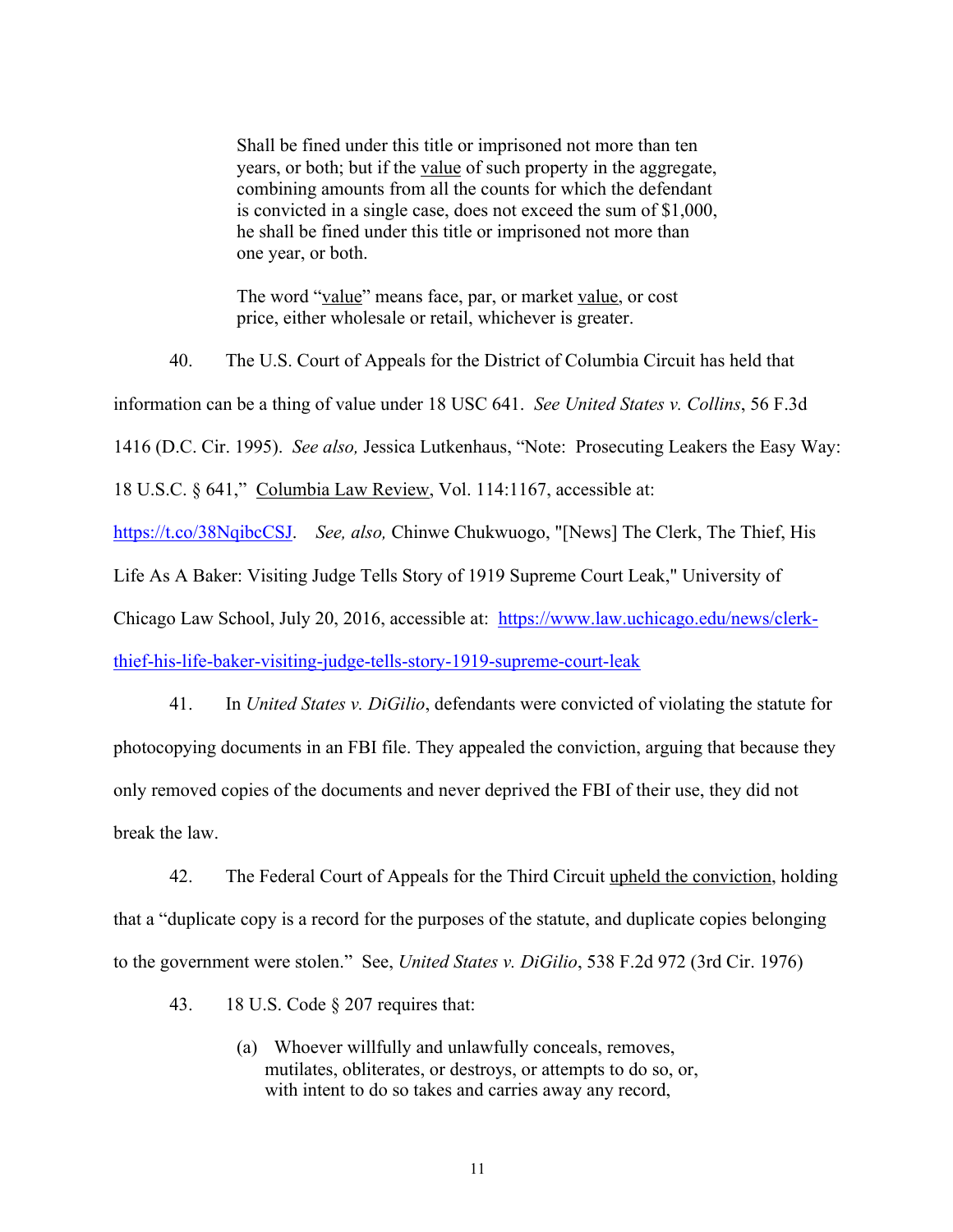proceeding, map, book, paper, document, or other thing, filed or deposited with any clerk or officer of any court of the United States, or in any public office, or with any judicial or public officer of the United States, shall be fined under this title or imprisoned not more than three years, or both.

(b) Whoever, having the custody of any such record, proceeding, map, book, document, paper, or other thing, willfully and unlawfully conceals, removes, mutilates, obliterates, falsifies, or destroys the same, shall be fined under this title or imprisoned not more than three years, or both; and shall forfeit his office and be disqualified from holding any office under the United States. As used in this subsection, the term "office" does not include the office held by any person as a retired officer of the Armed Forces of the United States.

## 44. 18 U.S.C. 2315 also criminalizes the knowing receipt of stolen goods:

Whoever receives, possesses, conceals, stores, barters, sells, or disposes of any goods, wares, or merchandise, securities, or money of the value of \$5,000 or more, or pledges or accepts as security for a loan any goods, wares, or merchandise, or securities, of the value of \$500 or more, which have crossed a State or United States boundary after being stolen, unlawfully converted, or taken, knowing the same to have been stolen, unlawfully converted, or taken; or

Whoever receives, possesses, conceals, stores, barters, sells, or disposes of any falsely made, forged, altered, or counterfeited securities or tax stamps, or pledges or accepts as security for a loan any falsely made, forged, altered, or counterfeited securities or tax stamps, moving as, or which are a part of, or which constitute interstate or foreign commerce, knowing the same to have been so falsely made, forged, altered, or counterfeited; or

Whoever receives in interstate or foreign commerce, or conceals, stores, barters, sells, or disposes of, any tool, implement, or thing used or intended to be used in falsely making, forging, altering, or counterfeiting any security or tax stamp, or any part thereof, moving as, or which is a part of, or which constitutes interstate or foreign commerce, knowing that the same is fitted to be used, or has been used, in falsely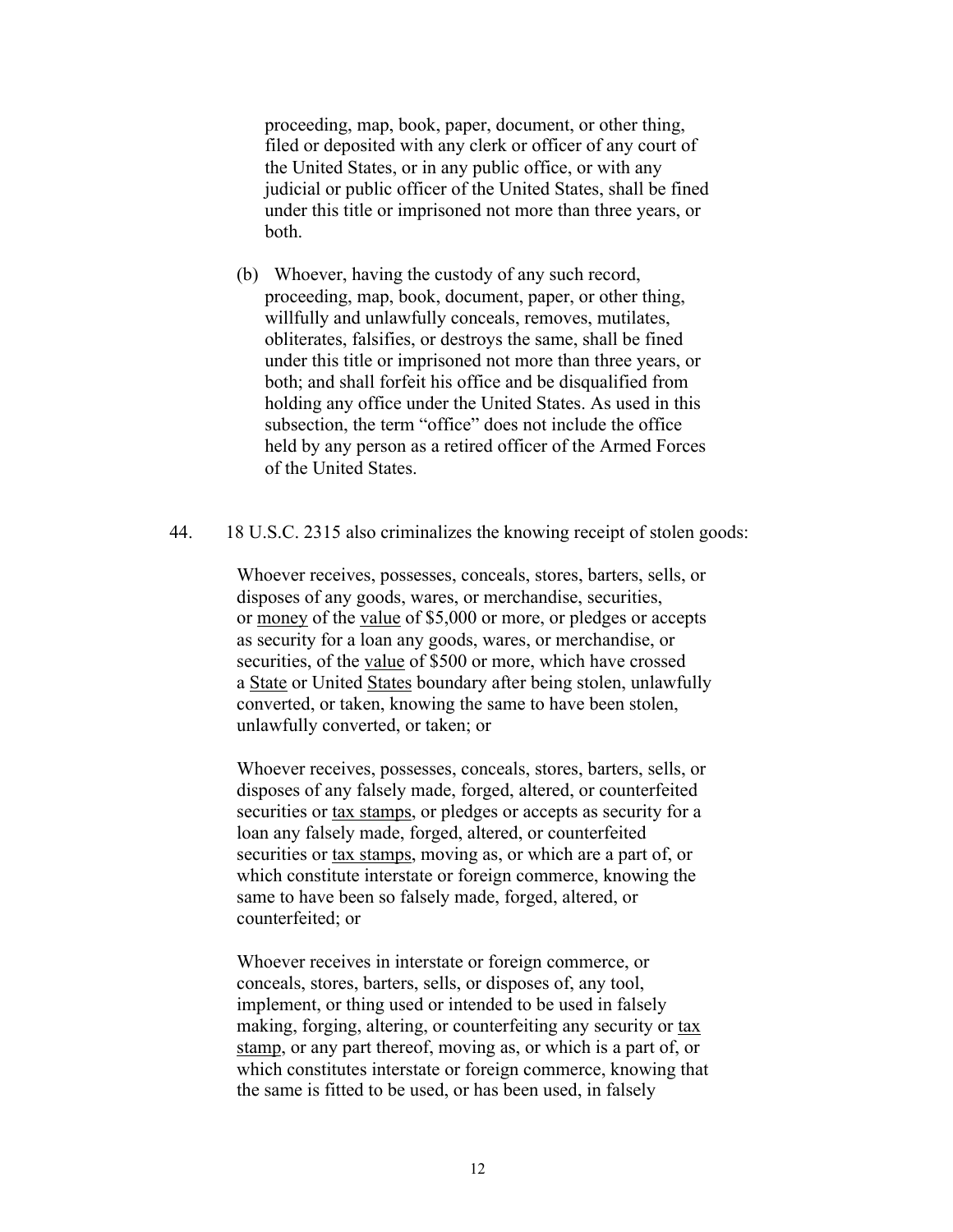making, forging, altering, or counterfeiting any security or tax stamp, or any part thereof; or

'Whoever [1] receives, possesses, conceals, stores, barters, sells, or disposes of any veterans' memorial object which has crossed a State or United States boundary after being stolen, unlawfully converted, or taken, knowing the same to have been stolen, unlawfully converted, or taken—' [1]

Shall be fined under this title or imprisoned not more than ten years, or both. If the offense involves a pre-retail medical product (as defined in section 670) the punishment for the offense shall be the same as the punishment for an offense under section 670 unless the punishment under this section is greater. If the offense involves the receipt, possession, concealment, storage, barter, sale, or disposal of veterans' memorial objects with a value, in the aggregate, of less than \$1,000, the defendant shall be fined under this title or imprisoned not more than one year, or both.

This section shall not apply to any falsely made, forged, altered, counterfeited, or spurious representation of an obligation or other security of the United States or of an obligation, bond, certificate, security, treasury note, bill, promise to pay, or bank note, issued by any foreign government. This section also shall not apply to any falsely made, forged, altered, counterfeited, or spurious representation of any bank note or bill issued by a bank or corporation of any foreign country which is intended by the laws or usage of such country to circulate as money.

For purposes of this section, the term "State" includes a State of the United States, the District of Columbia, and any commonwealth, territory, or possession of the United States. For purposes of this section the term "veterans' memorial object" means a grave marker, headstone, monument, or other object, intended to permanently honor a veteran or mark a veteran's grave, or any monument that signifies an event of national military historical significance.

### **COUNT TWO** *Conspiracy to Steal Government Property and Secrets*

45. The previous allegations of the entirety of this Indictment are repeated and re-

alleged as incorporated herein with the same force and effect as if fully set forth herein.